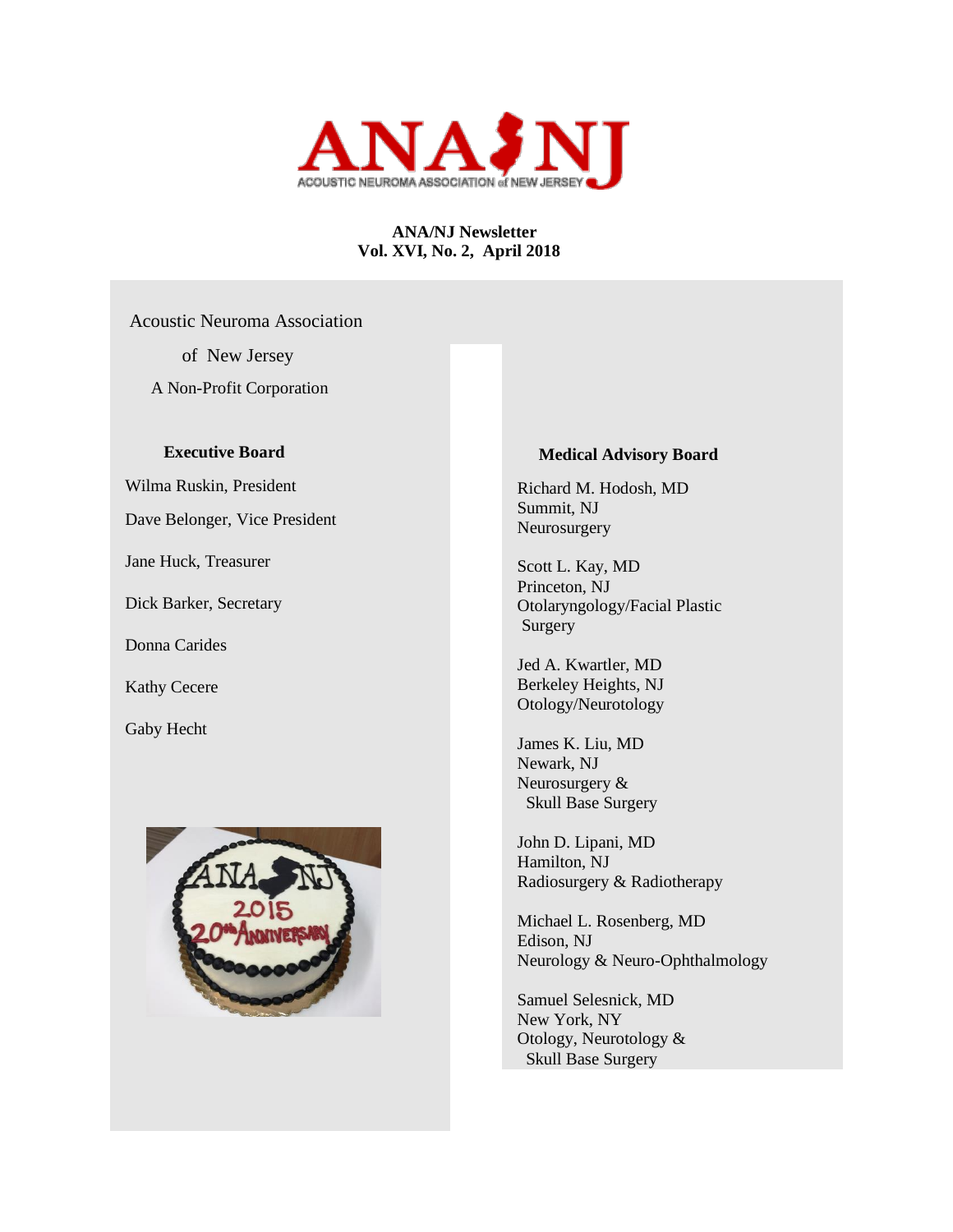### **Fall Meeting, Berkeley Heights October 15, 2017**

ur Fall meeting on October 15, 2017, was held at the Summit Medical Group facility, Lawrence Our Fall meeting on October 15, 2017, was held at the Summit Medical Group facility, Lawrence Pavilion, in Berkeley Heights. Dr. Jed Kwartler, otologist and neurotologist with SMG, was present at the beginning of the meeting to welcome everyone to the facility and to introduce our speaker, Dina Leyden, PT. Dina is also a member of SMG and has special certification in vestibular rehabilitation. Her topic for the day was "Acoustic Neuroma and Balance Issues." Twenty-seven acoustic neuroma patients and caregivers were in attendance.

 This was a really great meeting. Both the speaker and attendees were in top form. Dina began by reviewing briefly how the normal balance system works. The importance of the VOR, vestibular-ocularreflex, was explained clearly. She then began to give examples of balance issues, which resulted in an outpouring of questions and descriptions of personal experiences from the audience. We heard about, and Dina commented on: age as well as AN as a factor in balance; the discomfort and risks of 'overstimulating' environments (as in Walmart or Costco); the balance value of a cane, shopping cart, spouse or friend; the value of sit-stand & demi-squat balance stabilization exercises, as demonstrated; the impor-



tance of our brain's plasticity in correcting imbalance with the help of vestibular therapy; how stress and anxiety affect balance adversely; how quick motions can be problematic for 'motion-intolerant' persons; that acupuncture can help in some cases, but copper bands, not likely; how basic yoga and tai chi can help; the importance for proper balance of good footwear and good vision; the danger of walking in the dark on uneven surfaces; how sitting on the edge of the bed for a minute or two before getting up is a good idea; and much more.

 Dina ended the meeting by giving brief sample lessons in yoga and meditation. She received a good round of applause for an overall wonderful and helpful presentation.

# **Save the date!**



 **NJ-NY Joint Mini-Conference Sunday, April 22, 2018**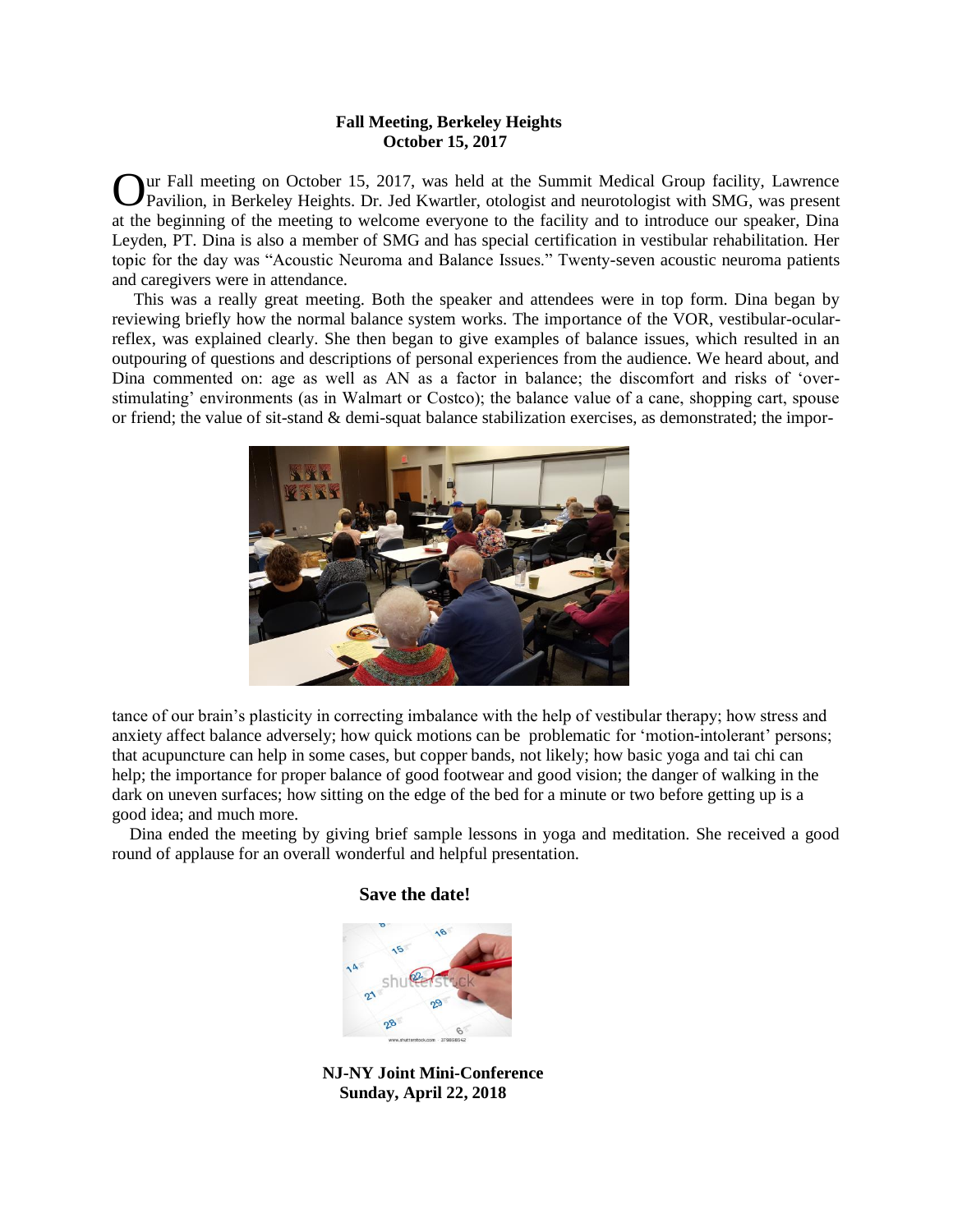## **Notices**

• ANA/NJ is happy to be able to provide a limited number of "scholarships" for AN patients who need financial assistance for fees and/or other expenses for attendance at biennial Mini-Conferences. For information and to apply, please contact Jane Huck at 908-725-0233 or email janehuck@msn.com.

• The transcript for "NF2 – Your Questions Answered" (ANA Live, January 16, 2018) is available in ANAUSA's online Webinar Library. Drs. Gustavo Pradilla and Esther Vivas, at the Emory University Medical Center, describe how the symptoms and treatment for Neurofibromatosis Type 2 (NF2) differ from those for sporadic acoustic neuroma.

● Doctors in the Department of Neurological Surgery at the University of Virginia have compared the costs of Gamma Knife radiosurgery and open surgery for acoustic neuroma at their institution over a recent 3-year period. Follow-up costs for at least 12 months after treatment were included. The study found that the average total cost for open surgery was \$67,538, compared to \$37,840 for radiosurgery. On average, Gamma Knife radiosurgery was 44% of the cost of open surgery. (See *Jour Clinical Neuroscience*, 22, January 2015)

● The newest model Gamma Knife, called *Icon*, is currently in use at RWJ in New Brunswick (Dr. Danish) and at Valley Hospital in Paramus (Dr. D'Ambrosio). *Icon* will be installed at JFK in Edison (Dr. Landolfi) by Spring/Summer 2018. (See the notice for *Icon* in the March 2017 issue of the Newsletter).

● "Top 10 Emerging Technologies of 2017," a special report in *Scientific American* (Dec 2017), calls our attention to the Human Cell Atlas (HCA), the ambitious project launched in 2016 by a global consortium of leading scientists (19 institutions across 10 countries) to create a comprehensive reference map of all human cells – the fundamental units of life. "The consortium's long-term goal is to profile at least 10 billion cells covering all tissues, organs and systems, representing healthy tissues as well as those affected by particular diseases and conditions." (See [www.humancellatlas.org;](http://www.humancellatlas.org/) also O.Rozenblatt-Rosen et al, "The Human Cell Atlas: From Vision to Reality," *Nature* (Oct 18, 2017).

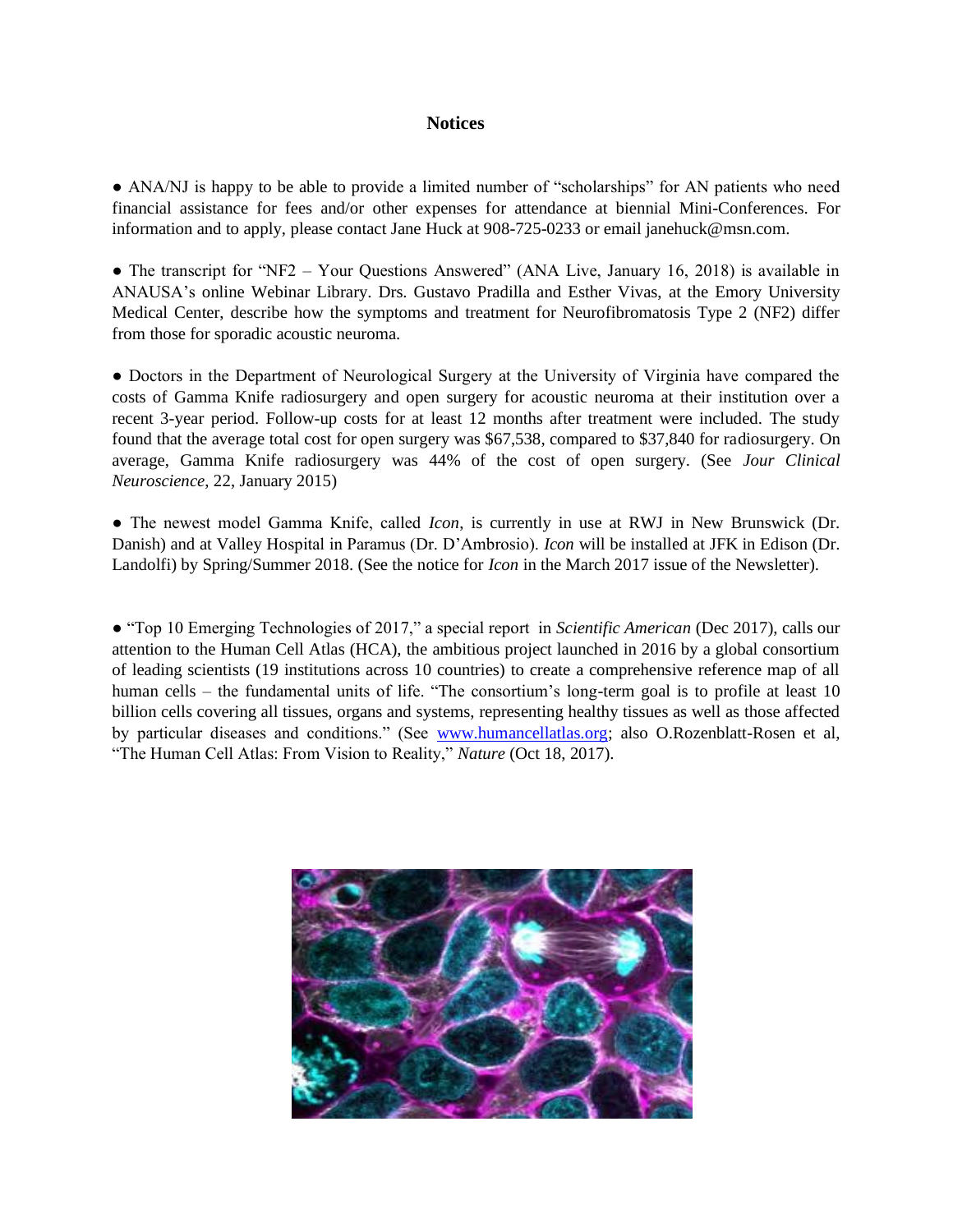#### **ACOUSTIC NEUROMA TODAY**

# *From Traditional Radiotherapy to Stereotactic Radiosurgery: Excerpts from "An Interview with David Larson, MD, PhD, FASTRO" (Fellow of the American Society for Radiation Oncology)*

Dr. David Larson is professor emeritus of radiation oncology at the University of California, San Francisco. He is past-president of ASTRO (2000-2001) and recipient of the Jacob Fabricant award by the International Society of Radiosurgery and the 2016 Pioneers in Radiosurgery award by the Leksell Gamma Knife Society. The interview, available in full at the ASTRO website, was conducted for the History Committee of ASTRO on July 1, 2016, by Drs. Theodore Phillips and Arjun Sahgal. Some reordering of excerpts has been done for purposes of chronology and topicality.

 $\frac{1}{2}$ 

 "My medical school [after graduate study in particle physics at the University of Chicago] was the University of Miami School of Medicine. I graduated [in 1981] after two years, at the age of 41, having



not slept much for two years. The school's motivating idea at the time was that America needed more scientists in medicine in order to accelerate scientific progress, i.e, 'Let's select people who have a PhD, put them through medical school quickly, and get them out there in academic institutions'. [For my internship year] "I chose radiation oncology with Sam Hellman at the [Harvard] Joint Center for Radiation Oncology. . . That's certainly where I developed my interest [in radiosurgery]. I noticed Wendell Lutz and [neurosurgeon] Ken Winston working together late every evening. They were modifying a linac [linear accelerator] to do radiosurgery, something that seemed to be at odds with the 4 R's of radiobiology [See below, Table 1]. After residency, when I joined the UCSF faculty, I asked Wendell if he'd

share his linac radiosurgery design plans, and he did without hesitation. So with the help of UCSF physicists. . . we put together a radiosurgery linac. . . and we used the system from 1988 until 1991. UCSF was one of the initial radiosurgery programs in the country.

 "I attended the first U.S. Radiosurgery Congress in December, 1987, in Boston, which had over 100 attendees even though only three of them, Ladislau Steiner, Jay Loeffler and Dade Lunsford, had treated anybody with X-ray [linac] or gamma ray radiosurgery. I saw my first radiosurgery patient soon thereafter, in March of 1988, a patient with . . .a left parietal arteriovenous malformation [AVM] referred by neurosurgeon Charlie Wilson.

 "I ended up treating somewhere around 120 patients between 1988 and 1991, over three years. So not a huge number of patients but enough so that I could be on top of potential single fraction complications, of which we had very few, as it turned out. I was pretty much plugged into other radiosurgery departments around the world. I and many other radiosurgeons favored radiosurgery dose distributions over standard radiotherapy dose distributions, given the latter's unneeded large margins, especially unneeded for noninfiltrating targets such as meningiomas, acoustic neuromas, brain mets [metastatic tumors] and AVMs.

 "Fractionated dose distributions and immobilization techniques used at that time were rudimentary by today's standards. I knew that the 4 R's argued for multiple fractions, but I also knew that most radiosurgery targets have no normal tissue within them, and thus two of the 4 R's (repopulation and repair of sublethal damage) must be of lesser importance given good radiosurgery dose distributions and good immobilization. Nevertheless, clinical affirmation of potential radiosurgery advantages had to develop over time.

 "At UCSF the transition from non-CT [computed tomography] based to CT-based treatment planning for brain tumors took place in 1981, well before we were doing radiosurgery. . . There had been several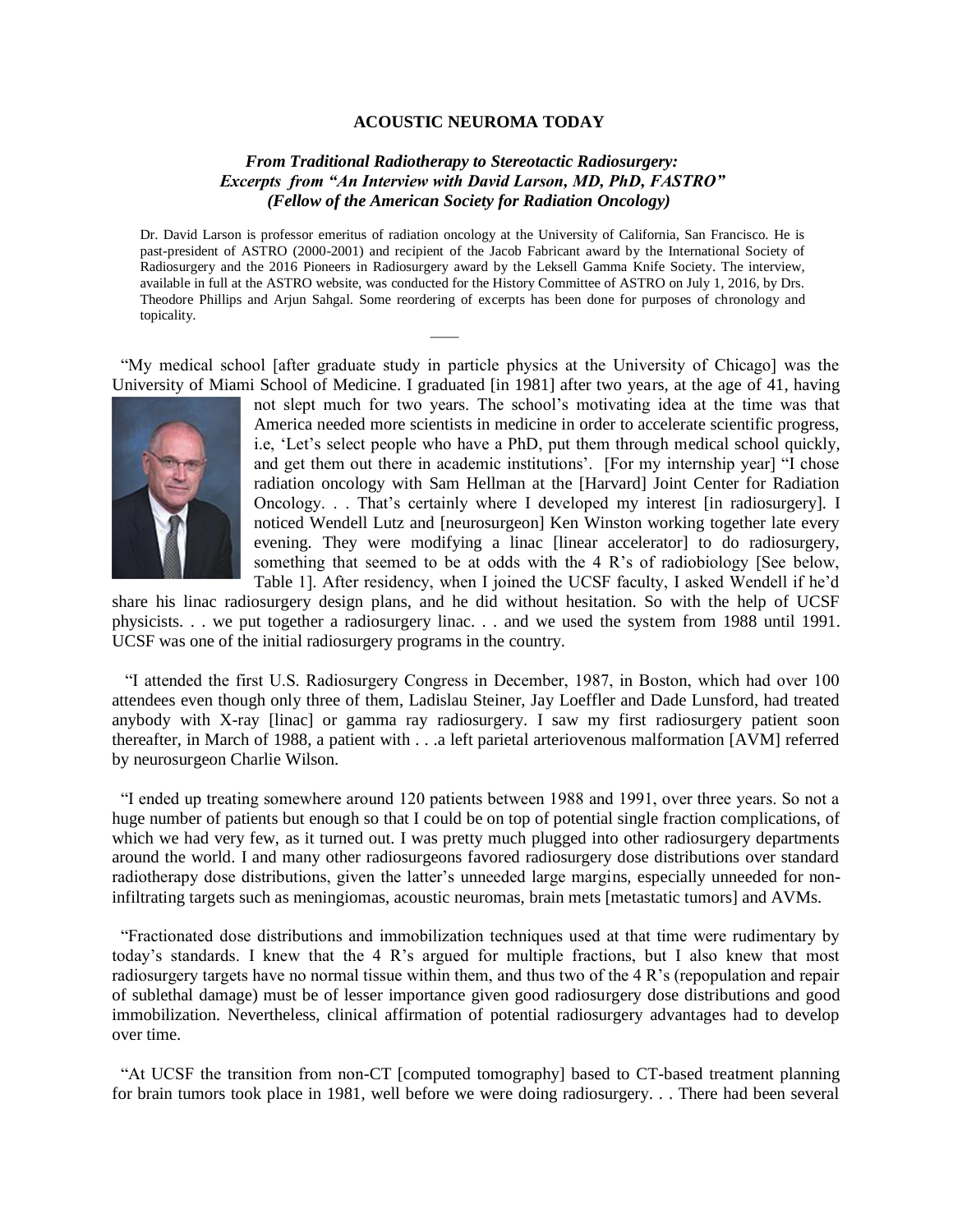publications from UCSF and other institutions that the local recurrence rate after radiation therapy for meningioma was somewhere around 20-30 percent. That seemed pretty high, and when we looked at our data we found that the recurrence rate was indeed 20-30 percent at five years for patients planned and treated before 1981, but only 2 percent if treated in the CT-based planning era after 1981. So we

| Table 1: The 4 R's of Radiobiology <sup>1</sup> |                                                                                                                                                                                                                                                           |
|-------------------------------------------------|-----------------------------------------------------------------------------------------------------------------------------------------------------------------------------------------------------------------------------------------------------------|
| Reoxygenation                                   | Tumor cells with an inadequate oxygen supply are resistant to radiation. Splitting the<br>radiation dose into fractions assists in reoxygenation of hypoxic tumor cells so that they<br>can be killed.                                                    |
| <b>Repair</b>                                   | By using low dose fractions, normal tissue cells are allowed to repair sublethal<br>radiation damage during the times between the delivery of each fraction.                                                                                              |
| <b>Redistribution</b>                           | Fractionation provides for radiation through all phases of the cell cycle. Given time,<br>some tumor cells will have left the resistant phase and be in a more sensitive phase,<br>allowing them to be killed more easily.                                |
| <b>Repopulation</b>                             | Repopulation refers to increase in cell division in normal and tumor cells following<br>radiation. On average, it takes about 4 weeks for a tissue to start repopulating after<br>radiation exposure. Repopulation of normal tissues is highly desirable. |

published that, and got quite a number of phone calls from colleagues around the U.S. saying that that couldn't possibly be true. But those data were soon replicated by many groups. Of course, in retrospect it makes no sense that you could have low recurrence rates without good targeting. So that was a great lesson for all of us. . .We used only CT-based planning during our linac SRS [stereotactic radiosurgery] period, 1988-1991. We began using a Gamma Knife in 1991. I suppose we used MRI planning for SRS in the early 1990's.

 $\mathcal{L}=\mathcal{L}$ 

 "Bob Cassidy called me up and asked me if I would give an educational course at ASTRO in 1988. At the time, they didn't call them educational courses; they called them refresher courses. So I gave the first SRS refresher course in 1988, in a room crowded with 400 attendees, standing room only. Everybody was interested in SRS. But the word 'refresher' was a bit of a misnomer because since there was so little known about SRS, how could you refresh anybody? I also gave the same course in 1989, when there was more information available, so the first two ASTRO SRS educational courses were done by me, and there was great individual clinical interest and great ASTRO societal interest in this new thing called SRS.

"There was initially the notion that it's not 'radiosurgery' if you do more than one fraction.<sup>2</sup> If you do two fractions you can't call it radiosurgery. So everybody at first was doing one fraction, despite the 4 R's, and despite some criticism. What we're learning now is that for large tumors you are much better off doing perhaps three fractions. Large tumors, I think, usually have a fair amount of hypoxia. If you have hypoxic tumors, you're probably better off with two or three fractions rather than one. Reoxygenation

<sup>&</sup>lt;sup>1</sup> The 4 R's were then guidelines generally in support of traditional radiotherapy with its approximate fields of radiation and multiple-session low dose procedure. With some revision, they are still taught, and a  $5<sup>th</sup>$  R has since been added, thus: **Radiosensitivity** - **There is a difference in radiosensitivity for different cell types.** An easy to read description of "The Five R's of Radiotherapy" is online at [www.RadicalRadiationRemedy.com.](http://www.radicalradiationremedy.com/) 

<sup>2</sup> Lars Leksell (1907-1986), the 'father of radiosurgery,' defined it as "the destruction of intracranial targets without opening the skull using single high doses of ionizing radiation in stereotactically directed narrow beams." See "Introducing New ideas in Medicine: Stereotactic Radiosurgery," ANA/NJ Newsletter (October 2011).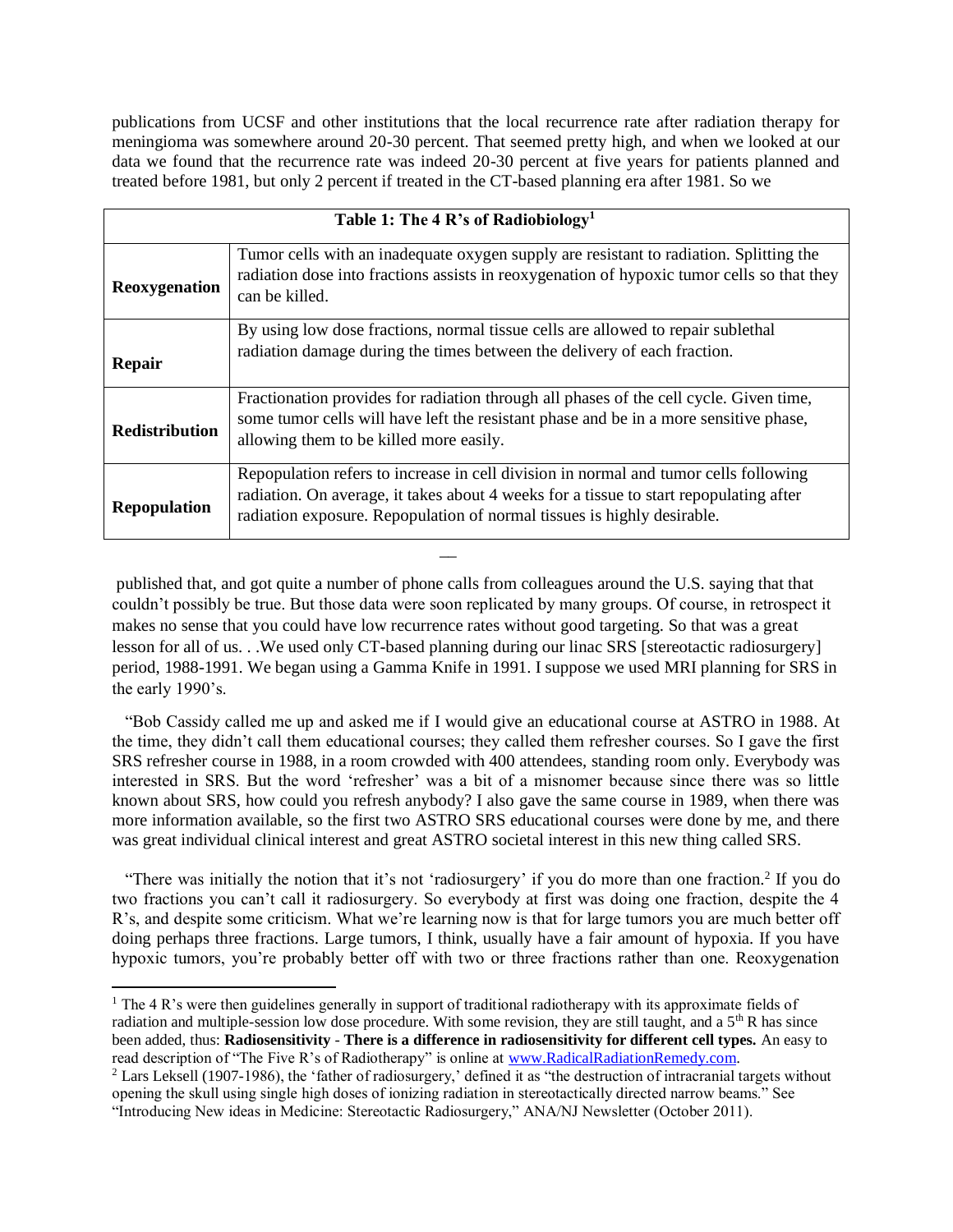makes sense. . . Now, all the radiosurgery apparatus manufacturers build SRS apparatus in such a way that one can accurately deliver more than one fraction. I think as time goes by we are going to see more and more patients get perhaps two or three fractions [hypofractionated radiosurgery].<sup>3</sup> Whether you'd do even better with ten fractions is an open question. My guess is probably not much better, at least for brain and spine. For example, clinical outcomes for small meningiomas are the same for 30 fractions or 1 fraction.

 "Well, if you're asking me to reflect a little bit on future oncology directions, what I would say is that right now we're just at the starting point of targeted therapy and immunotherapy. . . and there will be a great need to know how you should integrate those therapies with radiation in different areas of the body. This is exciting, and great research opportunities for young faculty.



# **Facial Nerve Preservation after Gamma Knife Radiosurgery**

•

Preserving facial ( $7<sup>th</sup>$  cranial) nerve function has been a major goal of radiosurgery since the first acoustic neuroma was treated by Lars Leksell in 1969. By 1987, the year Dade Lunsford brought the Gamma Knife from Sweden to the University of Pittsburgh, the recommended minimum radiation dose to the tumor margin for this purpose was 20 Gy.<sup>4</sup> This was the usual dose selected for the first patients treated at Pittsburgh. Since that time, beginning mostly about 1991-92, the marginal tumor dose has been gradually decreased to the current rate of 13 Gy (range 12-14 Gy). This low radiation dose has been found to be about right also to control tumor growth and improve hearing preservation.

 In 2009, researchers in the Department of Neurological Surgery at the University of California, San Francisco, reported that "a facial nerve preservation rate of 96.2% can be expected after Gamma Knife

<sup>3</sup> See John D. Lipani, MD, "Hypofractionated Stereotactic Radiosurgery for Acoustic Neuroma: The CyberKnife," ANA/NJ Newsletter (June 2013). The current CyberKnife protocol at Stanford University for treating acoustic neuromas is three fractions delivered in daily sessions. The newest Gamma Knife model, the *Icon*, provides flexibility to do fractionated treatment, which enables treatment of large tumors. (See [www.careforthebrain.com\)](http://www.careforthebrain.com/).

<sup>4</sup> G.Noren et al, "Stereotactic Radiosurgical Treatment of Acoustic Neurinomas," in L.D.Lunsford (ed), *Modern Stereotactic Neurosurgery* (1988).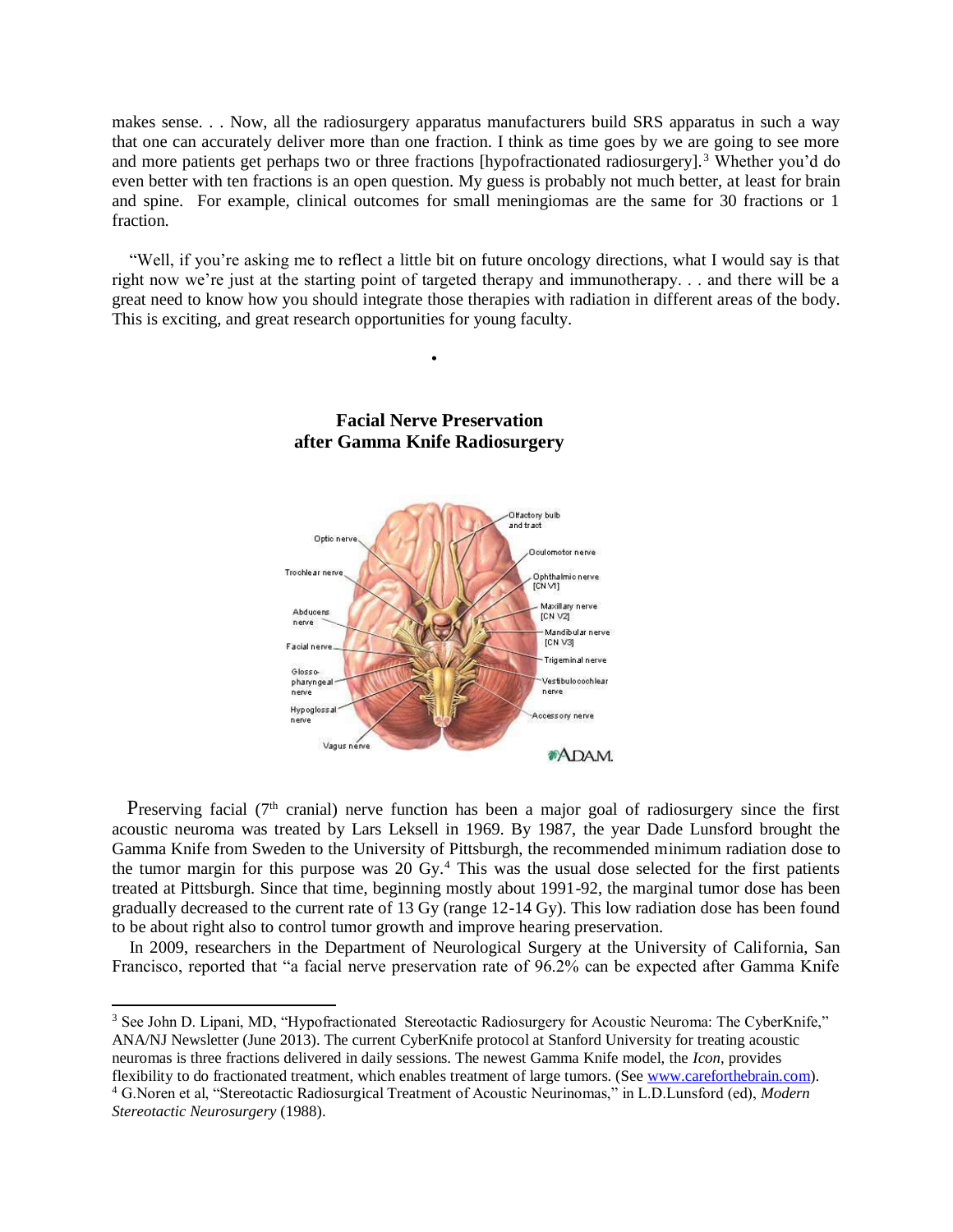radiosurgery for vestibular schwannoma."<sup>5</sup> This rate was based on an analysis of facial nerve outcomes data for 2,204 patients reported on in a total of 23 published studies from multiple GK centers. The analysis noted: "Patients receiving less than or equal to 13 Gy of radiation at the marginal dose had a better facial nerve preservation rate than those who received higher doses. . . Patients with a tumor volume less than or equal to 1.5 cm(3) [i.e., less than or equal to 1.42 cm in diameter] had a greater facial nerve preservation rate [99.5%] . . . Superior facial nerve preservation was also noted in patients younger than or equal to 60 years of age."

 In 2012, a report by the Dept of Neurologic Surgery, Mayo Clinic, evaluated the efficacy of Gamma Knife radiosurgery for tumors larger than 2.5cm. Twenty-two patient records were reviewed. Tumor diameter sizes were 2.5-3.8cm. The median margin dose was 12 Gy. The 3-year rate of freedom from new facial weakness was 92%; the 5-year rate was 85%.<sup>6</sup>

 For large tumors, Gamma Knife radiosurgery has become an important part of a 'facial nerve-sparing' technique whereby subtotal surgeries are followed by radiation treatment for 'residuals,' as needed. University hospitals in Lausanne, Switzerland, have most recently reported on the success of this technique for 32 patients whose presurgical tumors averaged 2.87cm in diameter. The mean GK marginal dose for residuals was 12Gy. The mean duration between surgery and Gamma Knife treatment was 6.3 months. The report states: "Our functional results [for facial nerve and hearing] with this approach in large [vestibular schwannomas, VS] are comparable with those obtained with GKRS alone in small- and medium-sized VS."<sup>7</sup>

# **Patient Survey, 2014**

•

 ANAUSA's 2014 online survey of acoustic neuroma patients was responded to by 846 patients. Data from earlier patient surveys (2012, 2007-08, 1998, 1983) were included in the report, so that, in total, "The report contains the responses of 4,172 AN patients who completed a survey and indicated a treatment modality (microsurgery, SRS, FSR or Wait-and-Watch)."

The following data are excerpted from the report:

|                                  | <b>Tumor Size at Diagnosis</b><br>$(\%$ of respondents) |                     |
|----------------------------------|---------------------------------------------------------|---------------------|
| Size                             | 2014<br>(n. 846)                                        | 2012<br>(n. 1, 394) |
| 1.5 cm or less<br>$1.6 - 2.5$ cm | 47<br>28                                                | 47<br>26            |
| Larger than 2.5 cm               | 19                                                      | 22                  |

<sup>5</sup> I.Yang et al, "Facial Nerve Preservation after Vestibular Schwannoma Gamma Knife Radiosurgery," *Jour Neurooncology*, vol 93(1) (May 2009). PubMed abstract.

<sup>6</sup> B.Milligan et al, "Long-term Tumor Control and Cranial Nerve Outcomes following [Gamma Knife] Surgery for Larger-Volume Vestibular Schwannomas," *Jour Neurosurgery*, vol 116(3) (March 2012).

<sup>&</sup>lt;sup>7</sup> R.T.Daniel et al, "Preserving Normal Facial Nerve Function and Improving Hearing Outcome in Large VS with a Combined Approach," *Acta Neurochir* (*Wien*), vol 159(7) (July 2017).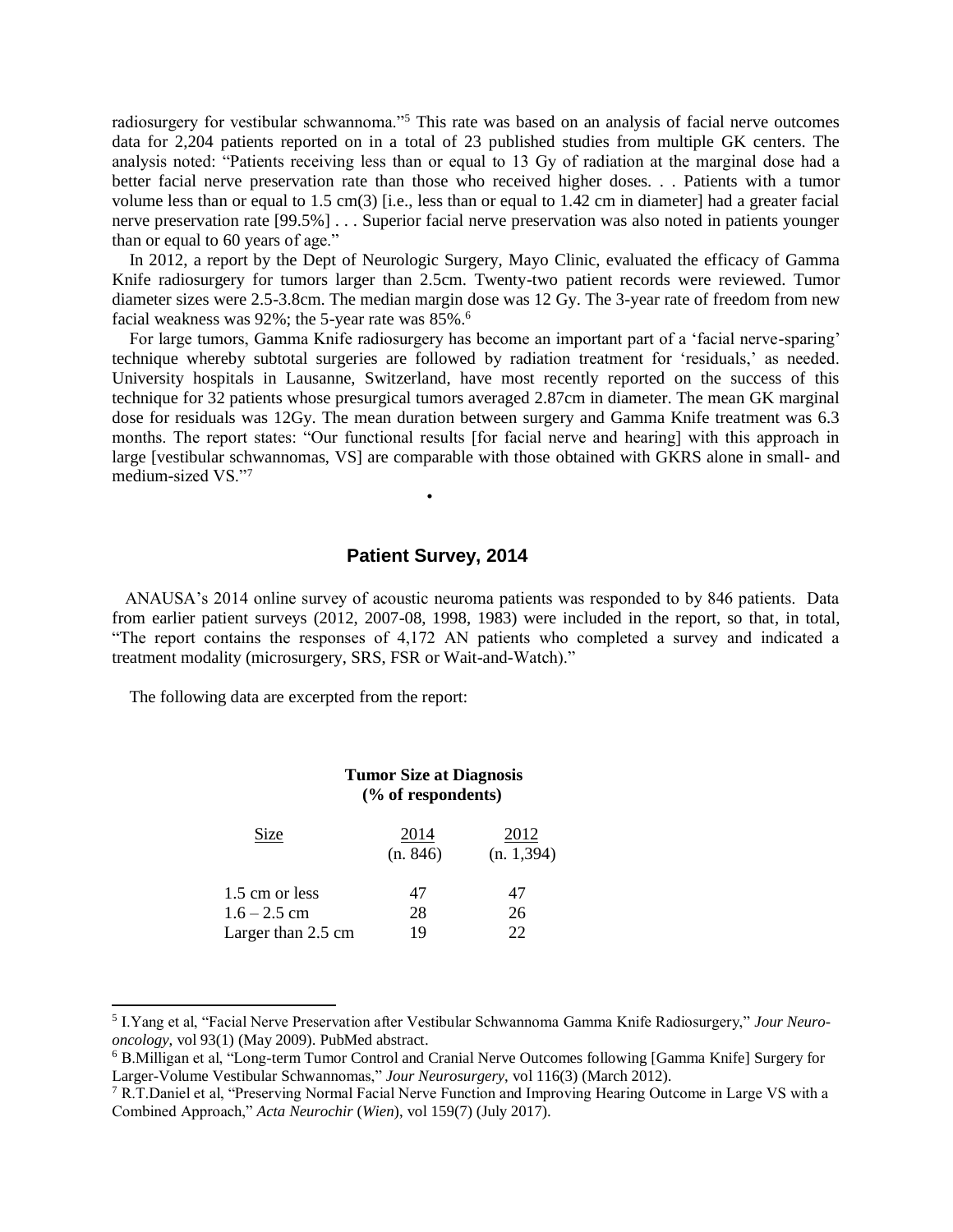# **Type of Treatment (% of respondents)**

| Treatment          | 2014     | 2012      |
|--------------------|----------|-----------|
|                    | (n. 846) | (n. 1394) |
| Microsurgery       | 51       | 54        |
| SRS (radiosurgery) | 17       | 18        |
| FSR (radiotherapy) | 12       | 10        |
| Wait-and-Watch     | 20       | 20        |

# **Type of Surgery (% of respondents)**

| Type         | 2014<br>(n. 846) | 2012<br>(n. 1394) |  |
|--------------|------------------|-------------------|--|
| Translab     | 23               | 28                |  |
| Retrosigmoid | 18               | 16                |  |
| Middle Fossa | 8                |                   |  |

▪ Notice that for both the 2012 and 2014 surveys, 47% of patients reported **tumor size at diagnosis** of 1.5 cm or less. For the earliest survey in 1983, this figure was only 17%.

▪ The primary **symptoms** of AN reported by patients for 2014 remained the same as for earlier surveys, with hearing loss, tinnitus, fullness in ear and balance disturbances (including vertigo) still leading the list. The 2014 percentages for patients reporting symptoms of fatigue, memory difficulties, headaches and eye problems were all lower than for the 2012 and 2007-08 surveys.

▪ Patients were asked about their reasons for choosing a **type of treatment**. For patients who chose surgery, 83.4% said they followed their doctor's advice; 57.4% said it was a personal choice. For patients who chose radiosurgery, 63.5% said they followed their doctor's advice; 72.3% said it was a personal choice. For FSR patients, the percentages were 56.2% and 78.3%. For Wait-and-Watch patients, the percentages were 77.2% and 22%; and size of tumor less than 1.5 cm was the reason chosen by 63.0%.

▪ Seven percent of AN patients reported on "Post-Treatment **Rehabilitation** Therapies" they received:

| <b>Balance</b>         | 27% |
|------------------------|-----|
| <b>Facial Movement</b> | 13% |
| <b>Dizziness</b>       | 8%  |
| <b>Facial Weakness</b> | 7%  |

▪ Regarding post-treatment **Quality of Life**, patients reported the following:

| Able to continue regular employment | $-87\%$ |
|-------------------------------------|---------|
| Still employed in the same capacity | $-23\%$ |
| Symptoms better after treatment     | $-31\%$ |
| Q of L better after treatment       | $-24\%$ |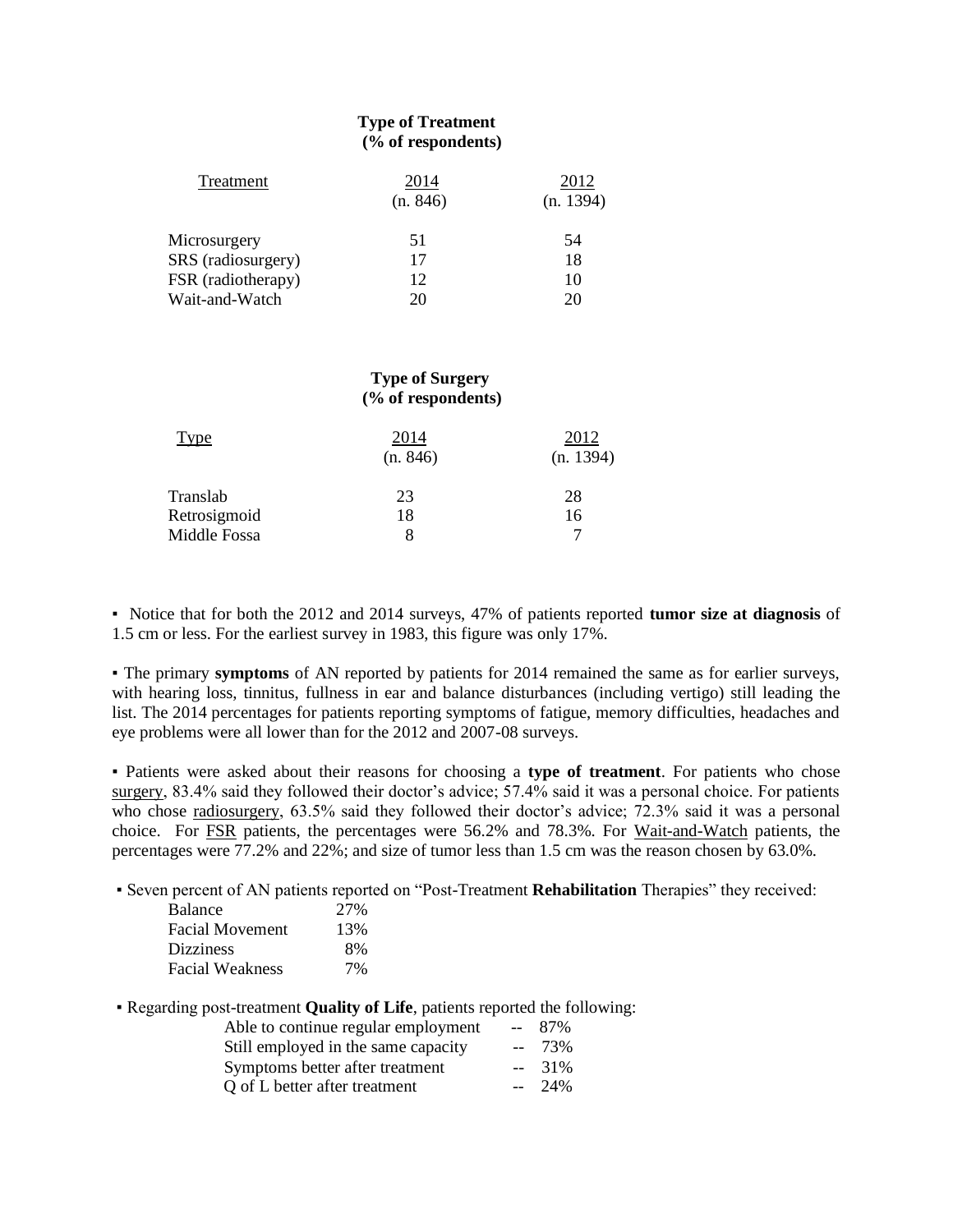

# **NJ/NY Joint Mini-Conference**

# *"Preserving Quality of Life for Acoustic Neuroma Patients"*

# **Sunday, April 22, 2018 9:00 a.m. – 4:00 p.m. Conference Center at JFK Medical Center 65 James Street, Edison, NJ**

**\_\_**

| Registration & Coffee                                                                                                                                                                                                         |                 |
|-------------------------------------------------------------------------------------------------------------------------------------------------------------------------------------------------------------------------------|-----------------|
| Welcome by Wilma Ruskin, President ANA/NJ<br>Miranda Sacharin, NYCity AN Support Group<br>Dr. Joseph Landolfi, JFK Medical Center                                                                                             | 10:00           |
| Doctors' Panel: "Wait-and-Scan, Partial Removals, Fractionated<br>Radiation: Exploring the Pros and Cons"                                                                                                                     | $10:15 - 12:00$ |
| •Dr. Jed A. Kwartler (Summit Medical Group), Moderator<br>•Dr. Joseph C. Landolfi (JFK)<br>•Dr. John G. Golfinos (NYU Langone)<br>•Dr. Philip E. Stieg (Weill Cornell)<br>•Dr. Christopher J. Farrell (Thomas Jefferson Univ) |                 |
|                                                                                                                                                                                                                               | $12:15-1:00$    |
| Presentation with Q&A: "Balance Issues and Vestibular Therapy"<br>•Dr. Michael Rosenberg (NeuroScience Institute, JFK)<br>•Dina Leyden, PT (Summit Medical Group)                                                             | $1:15-2:15$     |
| Presentation with Q&A: "Tinnitus Issues and Hearing Devices"<br>•Dr. Virginia Toth (Manager, Audiology Programs, JFK)                                                                                                         | 2:30:3:30       |